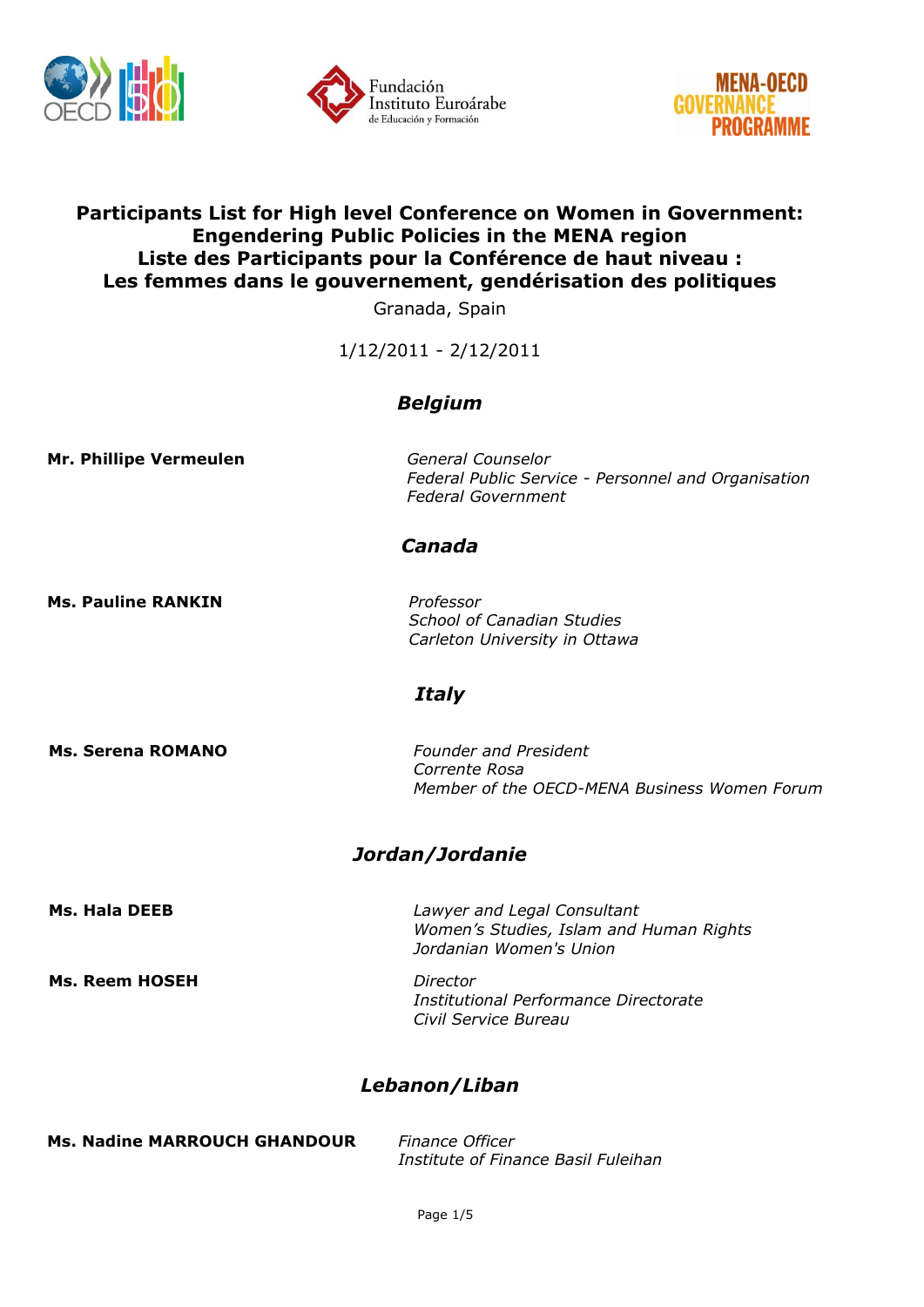





#### *Morocco/Maroc*

| Mr. Azzeddine DIOURI   | Secretary General<br>Ministry of Public Sectors Modernisation                                                                                                                                                                                            |
|------------------------|----------------------------------------------------------------------------------------------------------------------------------------------------------------------------------------------------------------------------------------------------------|
| Ms. Rabha ZEIDGUY      | University Professor<br>Ecole Nationale d'Administration in Rabat                                                                                                                                                                                        |
| Ms. Fatima SADIQI      | Professor of Linguistics and Gender Studies<br>Co-Founder of the International Institute<br>for Languages and Cultures in Fez<br>Director of the Isis Center for Women and<br>Development<br>President of the National Union of Women's<br>Organizations |
| <b>Ms. Zineb BOUBA</b> | Project Manager<br>Economic and Financial Report and Gender Budget<br>Report<br>Directorate of Fiscal Research and Financial Forecasts<br>Ministry of Finance and Economic Affairs                                                                       |

# *New Zealand/Nouvelle-Zélande*

**Ms. Rowena PHAIR** *Chief Executive*

*Ministry of Women's Affairs*

## *Palestinian Authority/l'Autorité palestinienne*

| Ms. Fida AL-KAYED | Deputy Director General of Recruitment<br>General Personal Council         |
|-------------------|----------------------------------------------------------------------------|
| Ms. Fatima BOTMEH | Director of Training and Technical Assistance<br>Ministry of Women Affairs |

## *South Africa/Afrique du Sud*

**Hon. Ms. Lindiwe MASEKO** *MPL*

*Speaker of the Gauteng Provincial Legislature Johannesburg South Africa*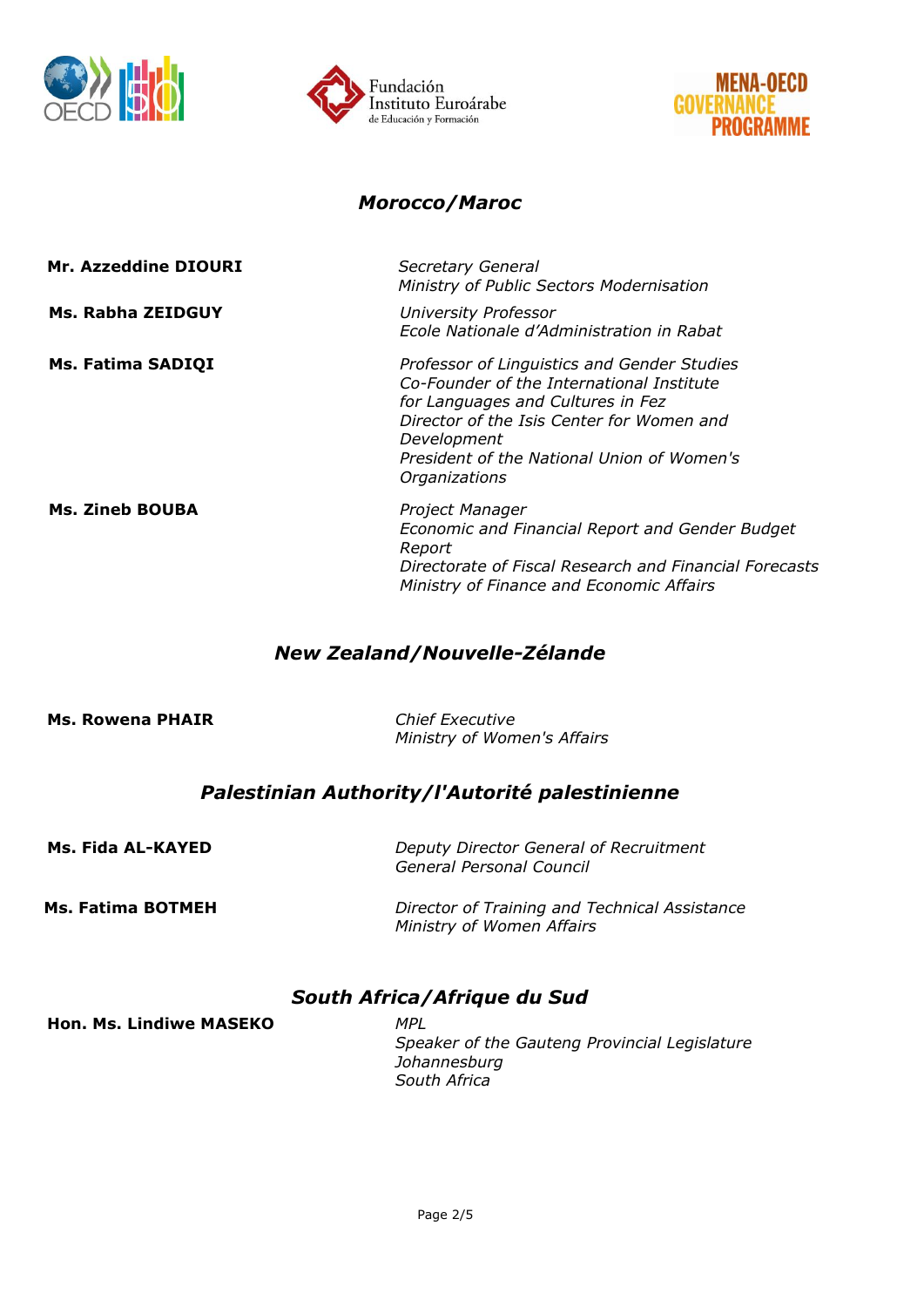





# *Spain/Espagne*

| H.E. Mr. Damaso LARIO               | Ambassador of the Diplomatic Mission in the MENA region<br>Spain                                                                                    |  |
|-------------------------------------|-----------------------------------------------------------------------------------------------------------------------------------------------------|--|
| H.E. Mr. Manuel PINEIRO SOUTO       | Ambassador<br>Ministry of Foreign Affairs and Co-operation<br>Director of the Euro Arab Institute Foundation for<br><b>Education and Training</b>   |  |
| <b>Ms. Cristina JUARRANZ</b>        | Deputy Director<br>Real Estate Under Secretariat of Foreign Affairs<br>Ministry of Foreign Affairs and Co-operation                                 |  |
| <b>Ms. Iciar PEREZ BAROJA VERDE</b> | Councellor<br>General Directorate of the Civil Service<br>Ministry for Territorial Policy and Public Administration                                 |  |
| Mr. Guillaume MONFORT JUAREZ        | Coordinator<br><b>International Relations Department</b><br><b>State Secretariat for Equality</b><br>Ministry of Health, Social Policy and Equality |  |
| <b>Tunisia/Tunisie</b>              |                                                                                                                                                     |  |
| Ms. Salma ABIDA                     | Judge<br>Centre for Legal and Judiciary Studies<br>Ministry of Justice<br>Professor at the University of Tunis                                      |  |
| Ms. Khaoula LABIDI                  | Director<br>General Committee of the Civil Service<br><b>Prime Ministry</b>                                                                         |  |
| <b>Turkey/Turquie</b>               |                                                                                                                                                     |  |
| <b>Mr. Akin YUMUS</b>               | <b>Family and Social Policy Expert</b><br>General Directorate on the Status of Women<br>Ministry of Family and Social Policies                      |  |
| Yemen/Yémen                         |                                                                                                                                                     |  |
| <b>Ms. Eshrak AL-GUDAIRI</b>        | Chair<br>The Supreme Council for Women<br><b>Women's National Committee</b>                                                                         |  |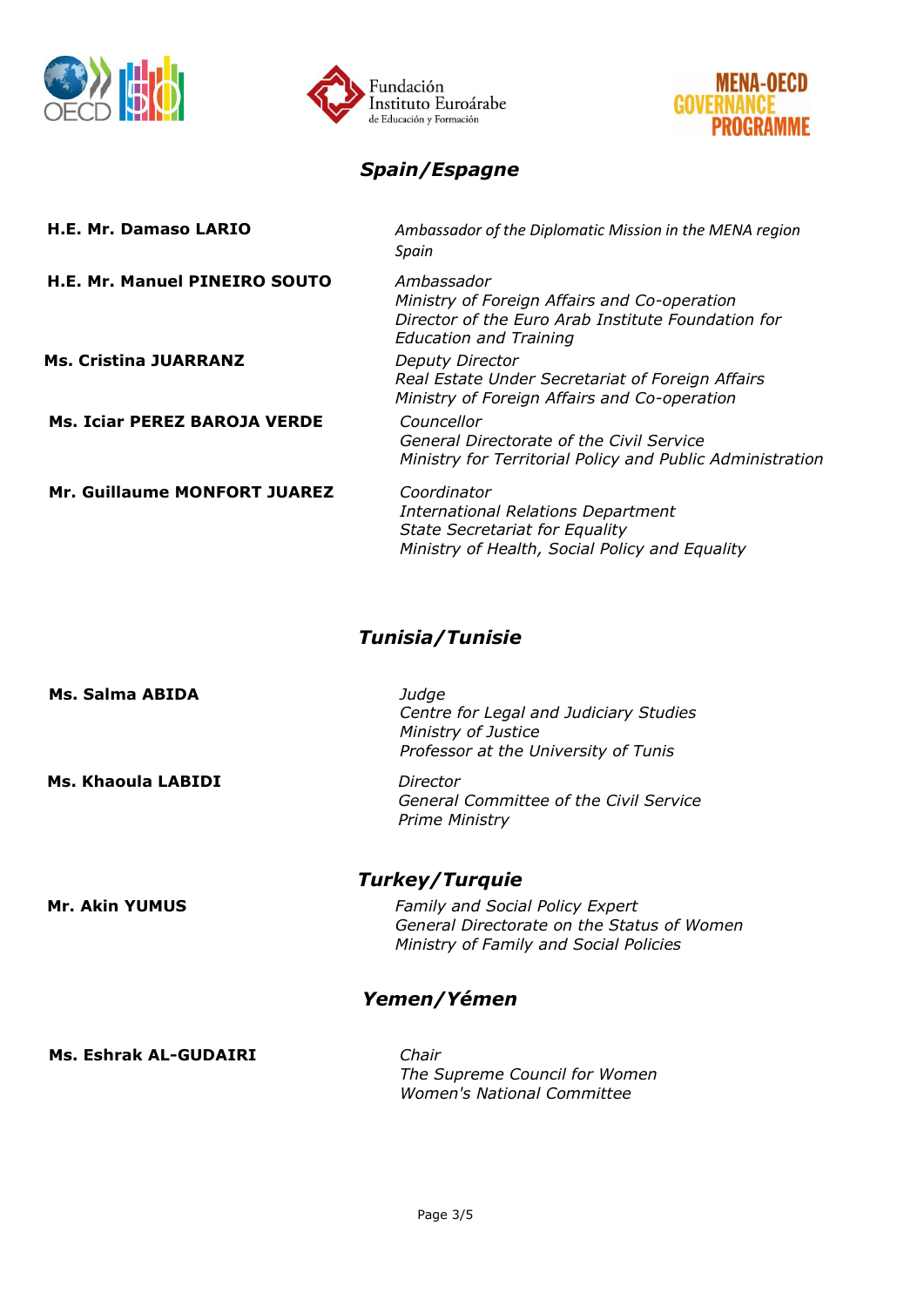





### *African Development Bank*

| <b>Ms. Ginette-Ursule YOMAN</b> | Divison Manager<br>Gender and Social Development Division          |
|---------------------------------|--------------------------------------------------------------------|
| Ms. Elena FERRERAS-CARRERAS     | <b>Gender Specialist</b><br>Gender and Social Development Division |

### *Anna Lindh Euro-Mediterranean Foundation for the Dialogue between Cultures*

| <b>Ms. Esther FOUCHIER</b>  | Founder of the Forum of Women of the Mediterranean<br>Representative of the French Network of the Anna<br>Lindh Euro-Mediterranean Foundation for the Dialogue<br>between Cultures in France |
|-----------------------------|----------------------------------------------------------------------------------------------------------------------------------------------------------------------------------------------|
| <b>Ms. Claudia MARINARO</b> | Programme Administrator for Monitoring and<br>Evaluation<br>Anna Lindh Euro-Mediterranean Foundation for the<br>Dialogue between Cultures in Egypt                                           |

## *Center of Arab Women for Training and Research (CAWTAR)*

**Ms. Soukeina BOURAOUI** *Executive Director*

*Center of Arab Women for Training and Research (CAWTAR)*

## *League of Arab States/Ligue des Etats Arabes*

**H.E. Mr. Hassine BOUZID** *Ambassador of the League of Arab States in Madrid*

### *World Bank/Banque Mondiale*

**Ms. Sylvia SOLF** *Program Manager*

*Doing Business - Financial and Private Sector Development Vice Presidency International Finance Corporation, The World Bank Group*